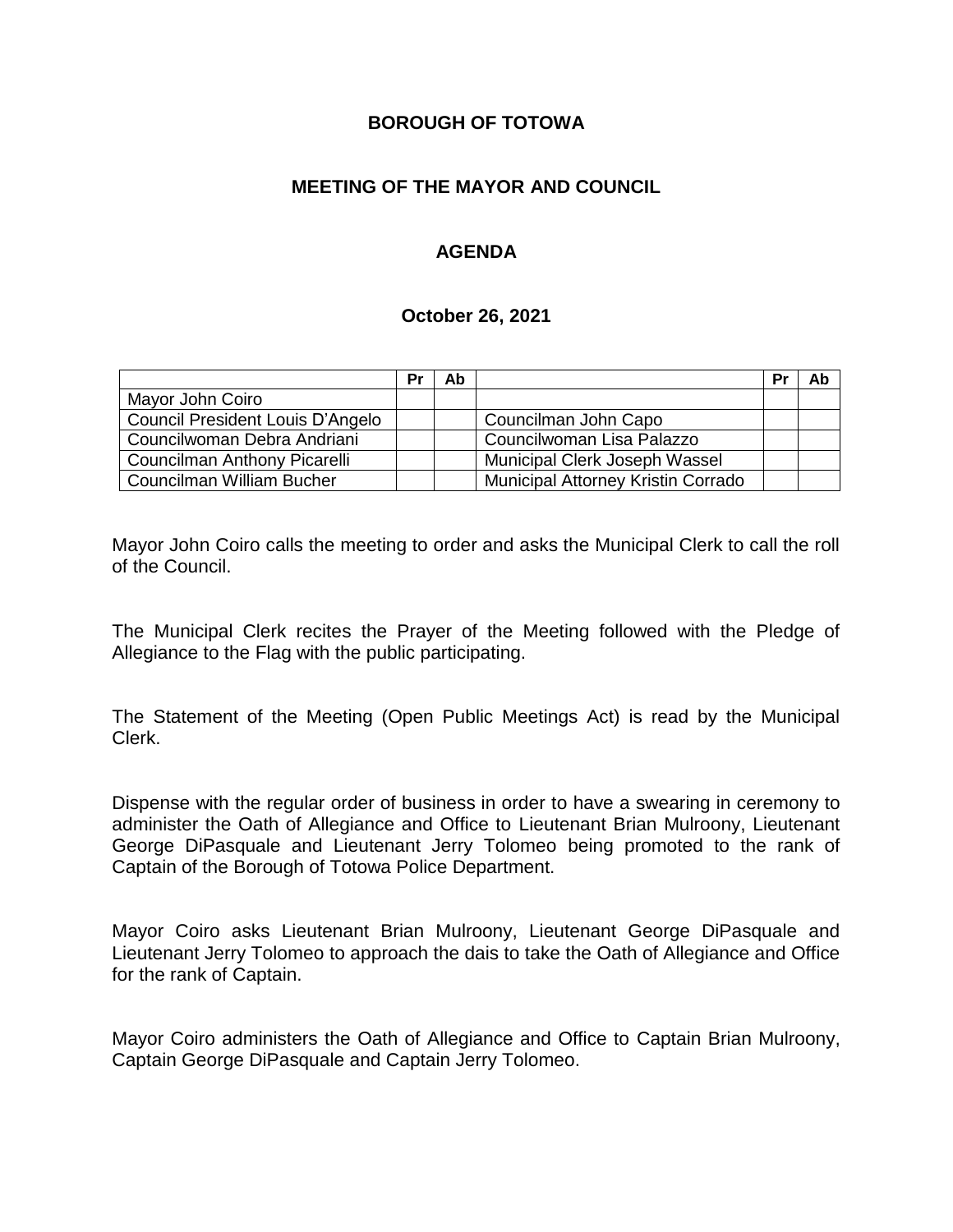A badge symbolic to the rank of Captain is presented to Captain Brian Mulroony, Captain George DiPasquale and Captain Jerry Tolomeo by the Police Chief.

Congratulations are extended to Captain Brian Mulroony, Captain George DiPasquale and Captain Jerry Tolomeo.

Recess.

Revert to the regular order of business.

Report from Members of the Council, Municipal Clerk and Municipal Attorney.

**CITIZENS HEARD:**

Minutes of the Mayor and Council for the meeting of October 12, 2021.

# **COMMITTEE ON FINANCE: PICARELLI, D'ANGELO, CAPO.**

Resolution No. 2021-22 for the payment of bills.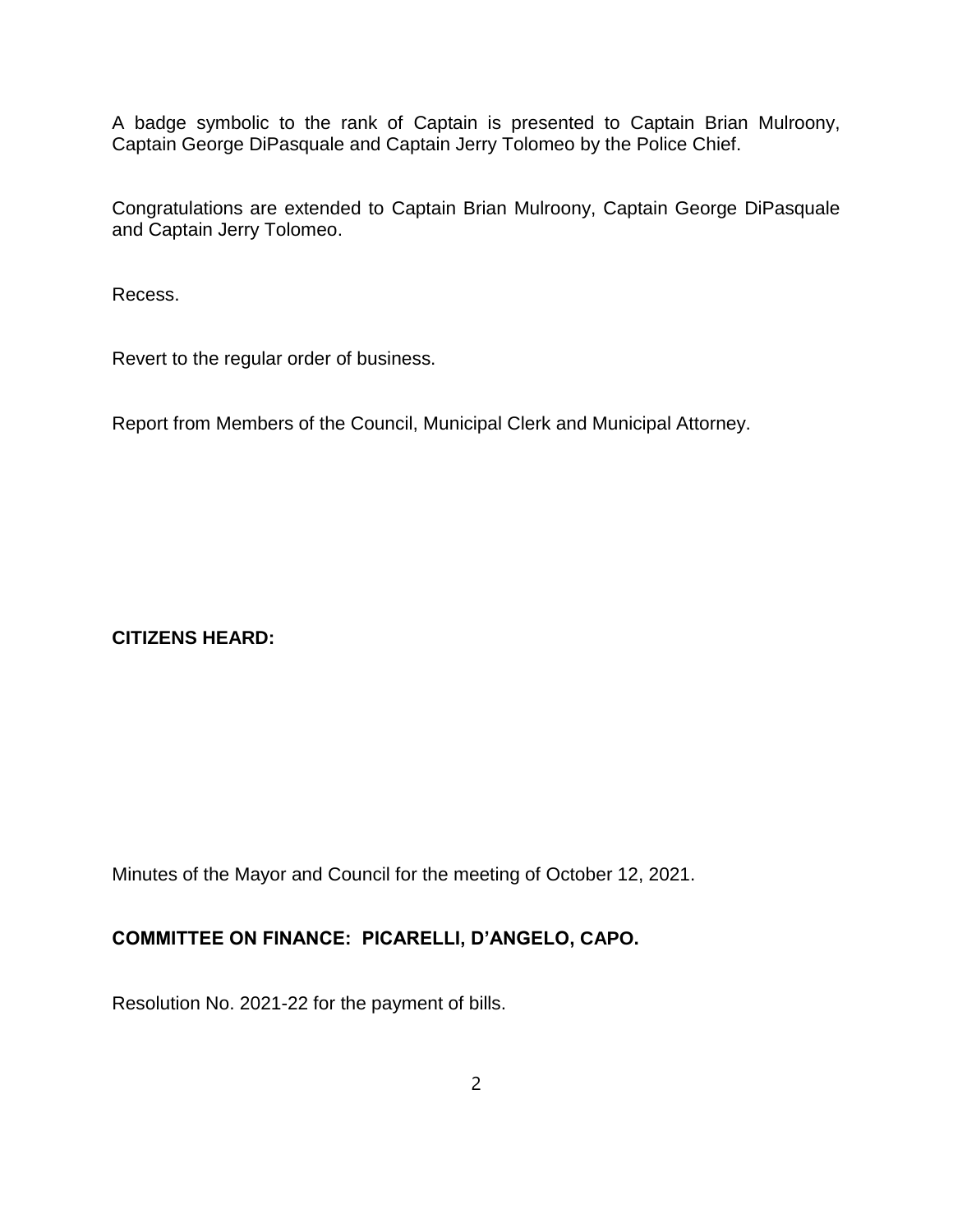Resolution to effectuate the redemption of Tax Sale Certificate Number 19-00002 for 131 Hickory Hill Boulevard, Block 9.08, Lot 32.

Resolution To Cancel Escrow Account Balances In Other Trust Fund.

Authorize the Borough Attorney to prepare and the Borough Clerk to advertise for the RFP's for 2022 Professional Services.

# **COMMITTEE ON PUBLIC SAFETY: D'ANGELO, CAPO, BUCHER.**

Recommendation of the Committee to appoint School Crossing Guards.

Appointments by the Mayor.

Confirm the appointments.

Letter from the Passaic Mayor and Fire Department Chief thanking Fire Chief Rich Schopperth and the Totowa Fire Department for all their help during and after the flash flooding caused by Tropical Storm Ida.

Letter from Volunteer Fire Company No. 1 advising that Richard Schopperth has been nominated as their candidate for Fire Chief.

# **COMMITTEE ON PUBLIC WORKS: BUCHER, PALAZZO, PICARELLI.**

Resolution Authorizing Repair Services And The Removal And Installation Of A New Pump At The Shepherds Lane Pump Station.

# **COMMITTEE ON ENG. & PUB. PROPERTY: CAPO, ANDRIANI, D'ANGELO.**

No report.